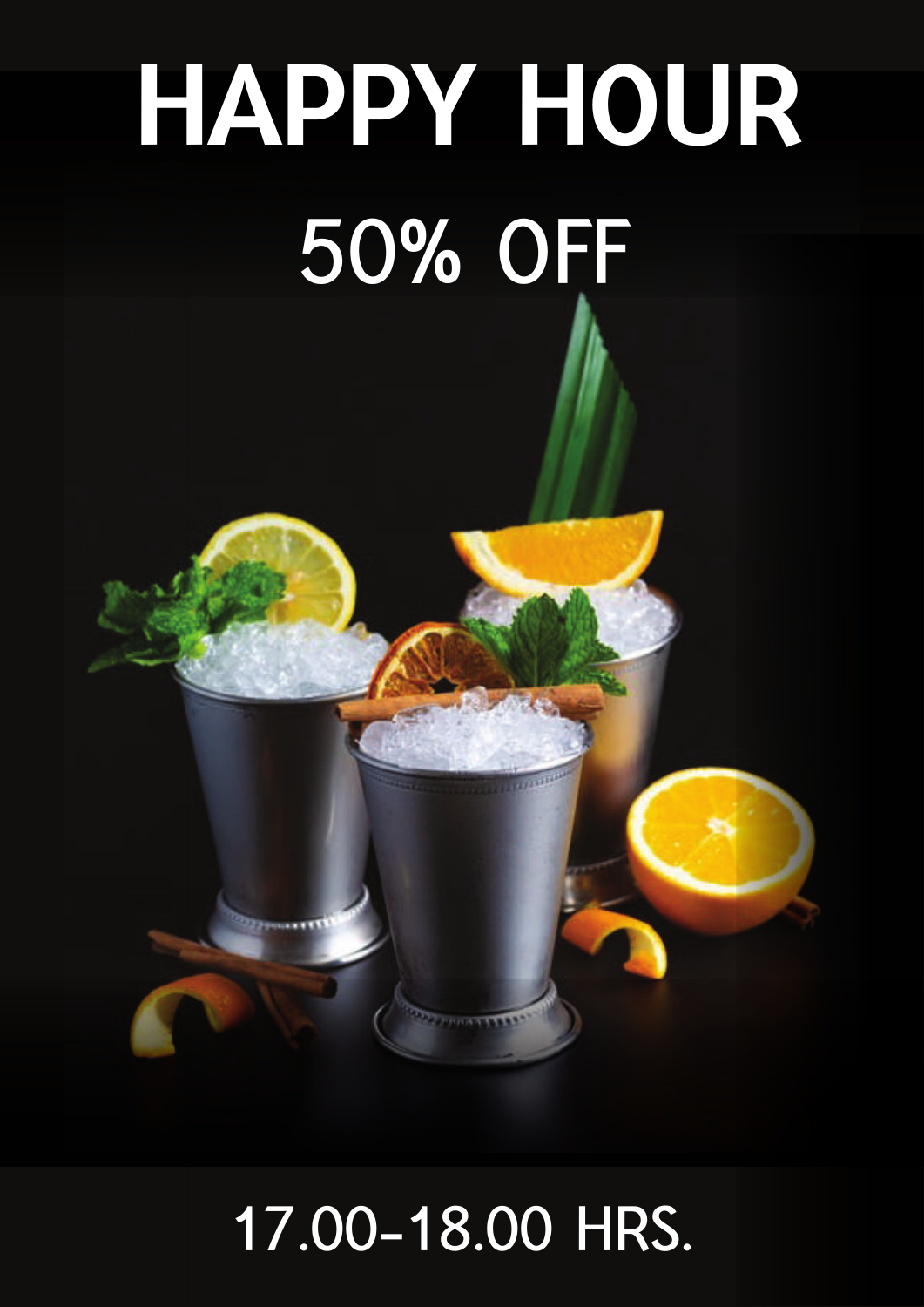

| <b>SINGHA</b>   | $160 -$ |
|-----------------|---------|
| <b>CHANG</b>    | $160 -$ |
| <b>HEINEKEN</b> | $180 -$ |

# SOFT DRINKS

| <b>DIET COKE</b>  | $120 -$   |
|-------------------|-----------|
| <b>COKE</b>       | $120 -$   |
| <b>SPRITE</b>     | $120 -$   |
| <b>TONIC</b>      | $120 -$   |
| <b>GINGER ALE</b> | $120 -$   |
| <b>SODA</b>       | $100 -$   |
| <b>LOGO WATER</b> | $60 -$    |
|                   | $\bullet$ |

|                  | FRUIT JUICES SMOOTHIES |                         |         |
|------------------|------------------------|-------------------------|---------|
|                  |                        |                         |         |
| YOUNG COCONUT    | $160 -$                | <b>BLUE RASPBERRY</b>   | $180 -$ |
| <b>ORANGE</b>    | $160 -$                | <b>APPLE</b>            | $180 -$ |
| <b>PINEAPPLE</b> | $160 -$                | <b>STRAWBERRY</b>       | $180 -$ |
| <b>APPLE</b>     | $160 -$                | <b>PASSION FRUIT</b>    | $180 -$ |
| <b>MANGO</b>     | $160 -$                | <b>MANGO</b>            | $180 -$ |
| <b>CRANBERRY</b> | $160 -$                | <b>BANANA</b>           | $180 -$ |
| <b>LIME</b>      | $160 -$                | <b>LEMON &amp; LIME</b> | $180 -$ |
| <b>TOMATO</b>    | $160 -$                |                         |         |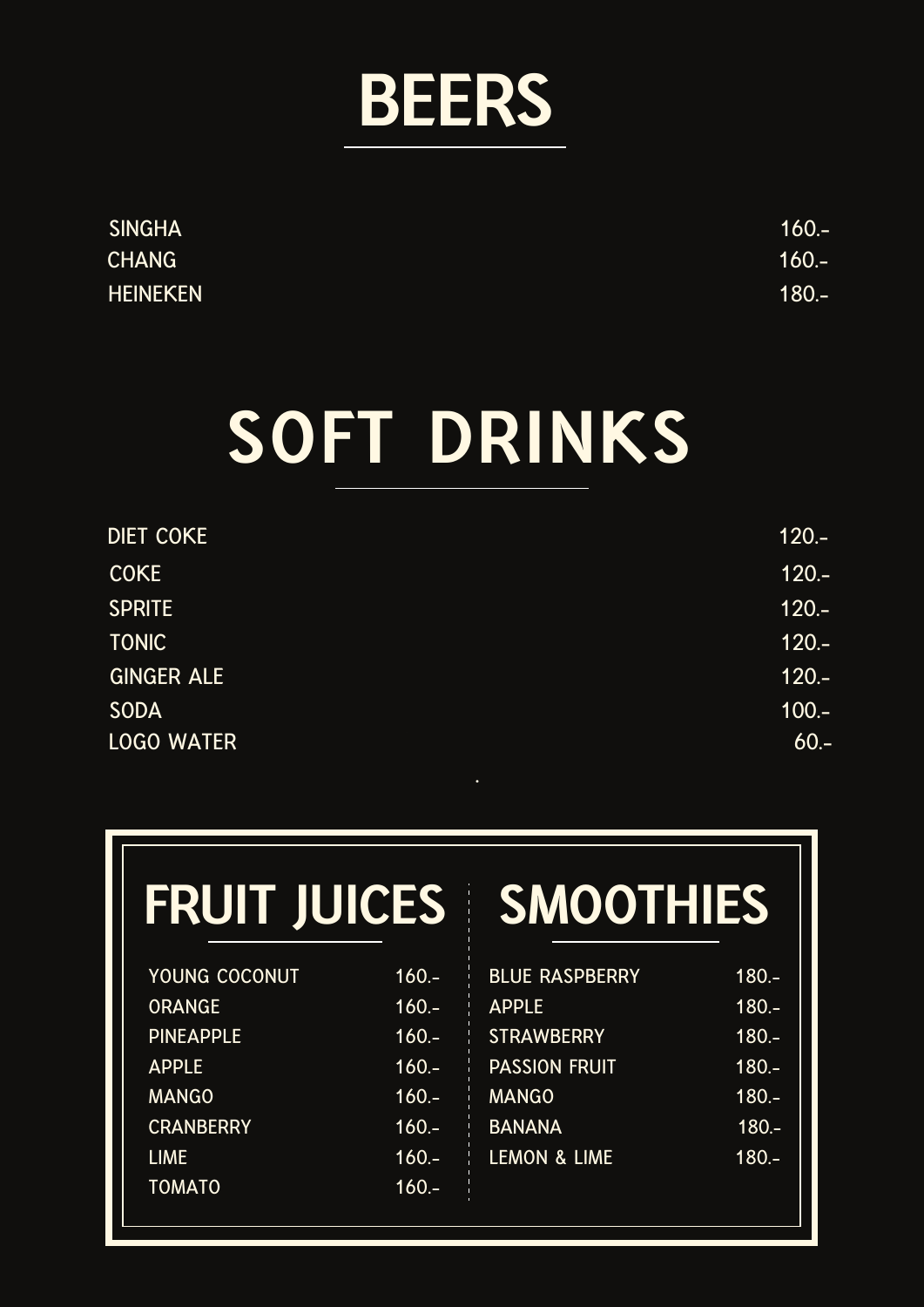

### TROPICAL FRUIT SHAKES

| <b>BANANA BLENDED</b> | $180 -$ |
|-----------------------|---------|
| <b>PINEAPPLE</b>      | $180 -$ |
| <b>MANGO</b>          | $180 -$ |
| <b>WATERMELON</b>     | $180 -$ |
| <b>LIME</b>           | $180 -$ |



### ITALIAN SODA

| $180 -$ |
|---------|
| $180 -$ |
| $180 -$ |
| $180 -$ |
| $180 -$ |
| $180 -$ |
| $150 -$ |
|         |

### HOMEMADE MOCKTAILS



#### **THAI LEMONADE**

**Lemon jam Lime juice Soda**

**280 BAHT.**

#### **MARMALADE SPLASHING**

**Marmalade jam Lime juice Soda**





**280 BAHT.**



**GINGER REFRESHING**

**Ginger jam Lime juice Soda**

**280 BAHT.**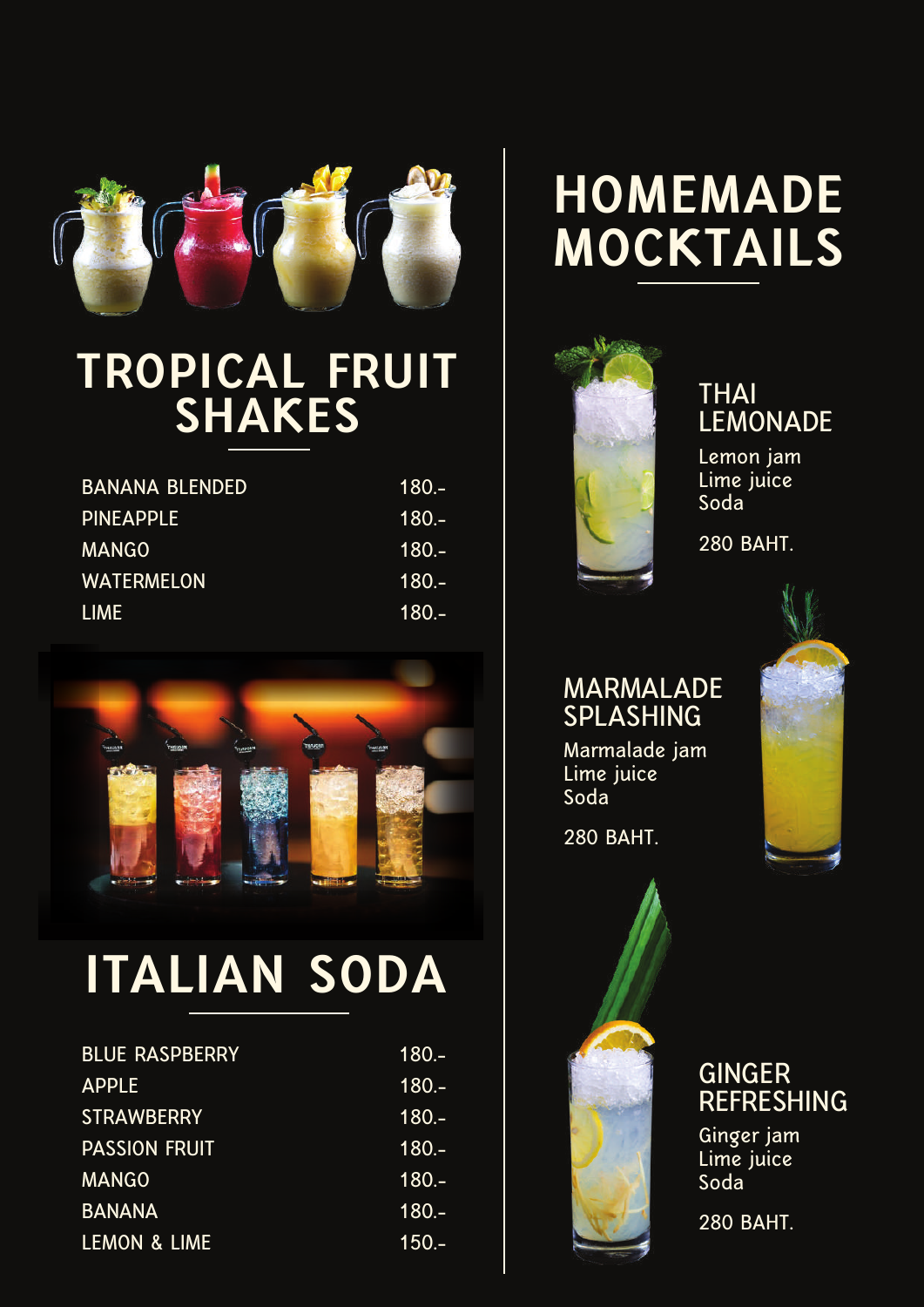### PREMIUM C O C K T A I L S 350

#### **1. CLASSIC MAI TAI**

**TITTER** 

1

BAHT.

2

6

White rum, Dark rum, Orange curacao, Lime juice, Homemade Falemum syrup

#### **2. PINA COLADA**

White rum, Coconut liqueur, Pineapple juice, Coconut cream, Pineapple shrub

#### **3. LONG ISLAND ICE TEA**

Gin, Vodka, White rum, Tequila, Lime juice, Honey chrysanthemum syrup, Coke

#### **4. CAIPIROSK**

Vodka, Fresh lime, Lime juice, Thai essential syrup

#### **5. SEX ON THE BEACH**

Vodka, Peach liqueur, Orange juice, Cranberry juice, Strawberry syrup, Lime juice

#### **6. ELECTRIC ICED TEA**

Gin, White rum, Vodka, Tequila Blue curacao, Lime juice, Rosella syrup

#### **7. MOJITO**

3

<sup>7</sup> <sup>4</sup>

9

8

White rum, Lime juice, Fresh lime, Mint leaf, Thai essential syrup, Ginger ale

5

#### **8. WATERMELON GIN**

Gin, Lime juice, Mint leaf, Watermelon syrup, Soda

#### **9. BLUE MOON**

Gin, Blue curacao, Pineapple juice, Lime juice, Falemum syrup